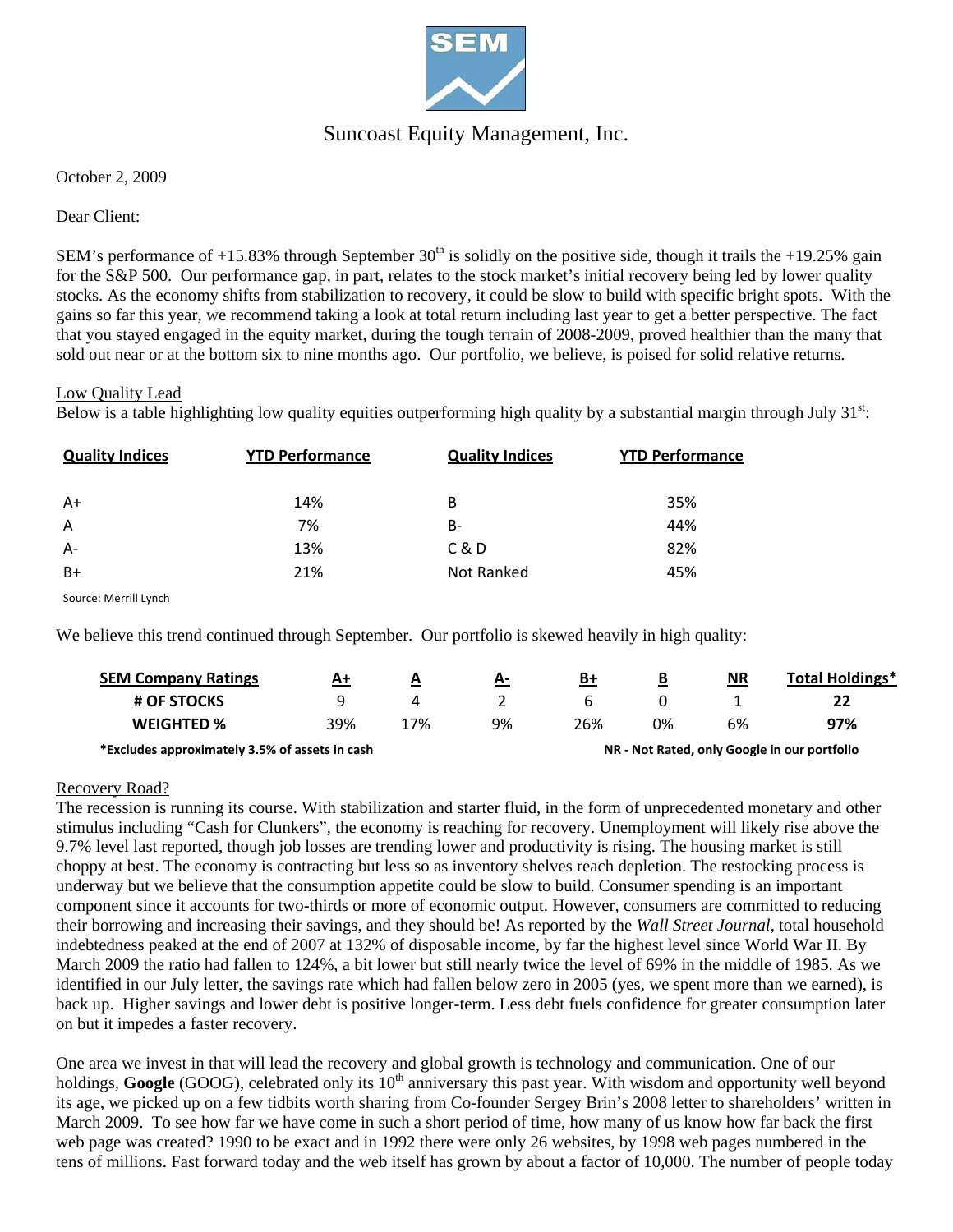who use GOOG's services every day is in the hundreds of millions. Web pages today don't include just written content; they include images, videos, books, maps and more. GOOG owns *You Tube*, the world's largest video hosting site, and every minute 20 hours of video are uploaded, the equivalent of 114,000 new full-length movies every week. Video content is not just recreational, it includes instructional (recipes or how to ride a horse), those seeking freedom of expression - it is endless…and video on the web is still in its infancy.

As Sergey Brin concludes *"it is impossible to predict far into (technology's) future….the past.. tells us some things to expect….computers will be 100 times faster…..while half the people in the world are online today, the internet will reach billions more in the coming decade…everyone will be more productive…..when I was a child, researching anything involved a long trip to the local library and a good deal of luck that one of the books there would be about the subject of interest. I could not have imagined that today anyone would be able to research any topic in seconds."* Any neither would any of us!

#### What have you done for me lately?

In conjunction with our comments above about low quality stocks outperforming indices so far this year, be mindful that it is human nature to focus on the "what have you done for me lately" and forget about last year. To get a clearer perspective how the recovery is shaping up for your portfolio, you have to combine last year with year-to-date returns. If you had a mutual fund that was down in excess of the -37% return for the S&P 500, which many were, but it is ahead of the return of the S&P 500 in 2009, it might look like Mutual fund A (Long Leaf Partners in this example below). If you had Mutual fund B (SEM's actual returns) that declined less in 2008 but is lagging a bit in 2009; you can see that Mutual fund B is meaningfully ahead and closer to getting back on track.

|               |        |                 | Value of \$1    |  |  |
|---------------|--------|-----------------|-----------------|--|--|
|               | 2008   | <b>2009 YTD</b> | 2008 - 2009 YTD |  |  |
| Mutual fund A | $-51%$ | 45%             | \$0.71          |  |  |
| Mutual fund B | -30%   | 16%             | \$0.81          |  |  |

### Double Black Diamond

Our applause goes out to investors that stayed the course while many investors did not. One statistic that demonstrates this is U.S. Money Market Fund assets as a % of the S&P 500 market value. The ratio had averaged 18% from 1980 up until the bear market of 2008. In March of 2009 money market assets as a % of the S&P 500 market value peaked at 65%, signaling that many, many investors sold at precisely the wrong time, the bottom of the market.

Along the way to preserving and growing capital, stocks, as well as bonds and cash, are suitable asset choices and allocation depends on the individual's needs. For stocks, the strong rebound of over 50% since March is a reminder to keep your commitment intact per your long-range plan. You engage us because we put together a portfolio of stocks whose underlying value marches upward over the years, albeit with temporary but not permanent setbacks. You have also learned from us that in the short run stock prices can be drastically different than the intrinsic value of the business and during these conditions SEM acts accordingly on your behalf in managing the portfolio. You should be proud of your decision to stay in the saddle; you understood that while the price of all our stocks fell substantially during this recession; the business values did not. Education of our clients is a key goal and we take pride in the fact that nearly all of our clients stayed the course. This is a continuous journey and not a single ski slope, notwithstanding the market we experienced together is the equivalent of a Double Black Diamond and although we are still working this same slope we had the strength to get through a most difficult passage.

In our view, we have a sputtering economy which could experience an uneven return to growth. Nonetheless, we believe that the outlook for relative performance in our portfolio is strong; our portfolio of high quality companies is priced at a discount to the market averages and is made up of companies that are growing their recurring revenues and profits in a global marketplace. Please call anytime and thank you for your confidence.

Sincerely,

Donald R. Jowdy President